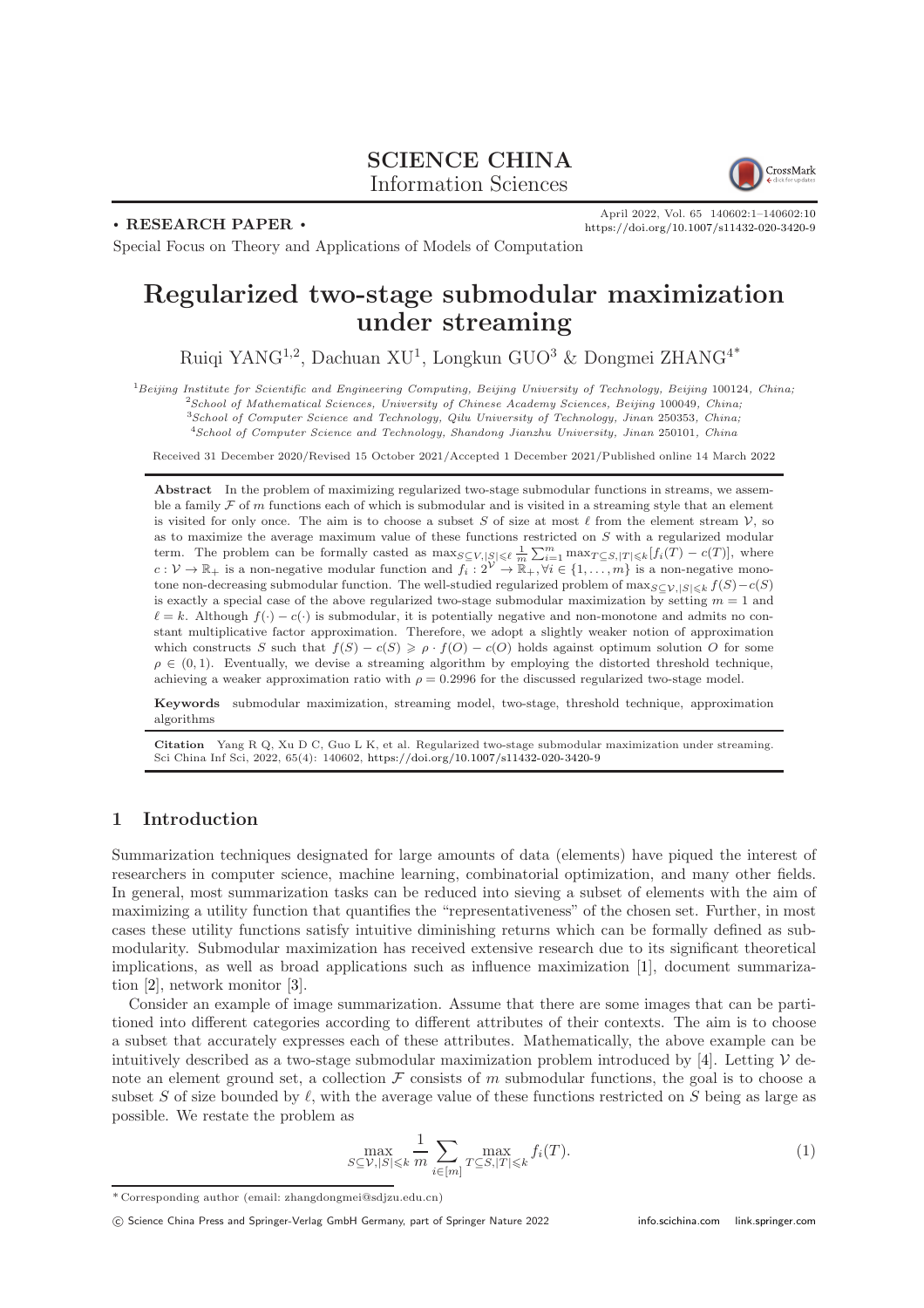Growing modern datasets and the rapidly produced data bring challenges to the storage capacity of the storage resource. Hence, the streaming model is popular as it can elegantly deal with submodular maximization applications on large datasets. In streaming fashion, assume we only have access to a small fraction of the data stored in the primary memory, while the elements are revealed one by one, the performance guarantees of a streaming algorithm can be formally measured by four parameters introduced by [\[5\]](#page-9-2) (1) the number of passes produced by the algorithm, (2) the memory complexity, (3) the update time (i.e., the number of oracle queries), and (4) the approximation ratio.

#### 1.1 Our contributions

We study the two-stage submodular maximization model under a streaming fashion. In addition, we observe that it is better to select any given element earlier rather than later, which may result in the over-fitting phenomenon in our selection process. To deal with the hardness, we use the two-stage submodular maximization by adding a non-decreasing function  $c: V \to \mathbb{R}_+$  as the regularized term. We define the regularized problem as

$$
\max_{S \subseteq \mathcal{V}, |S| \leq k} \left\{ \frac{1}{m} \sum_{i \in [m]} \max_{T \subseteq S, |T| \leq k} [f_i(T) - c(T)] \right\}.
$$
\n(2)

Furthermore, even if  $m = 1$  and  $\ell = k$ , the two-stage submodular maximization problem of maximizing  $\max_{S \subset V, |S| \leq k} f(T) - c(T)$  remains inapproximable, meaning that no multiplicative factor approximation is possible unless  $P = NP$ . Therefore, researchers focus on a slightly weaker notion of approximation, and aim to design algorithms that construct a solution  $S \subseteq V$  satisfying

$$
f(S) - c(S) \ge \rho \cdot f(O) - c(O)
$$

for some  $\rho < 1$  and any optimum solution  $O = \arg \max_{S \subset V, |S| \leq k} f(S) - c(S)$ . For the streaming regularized two-stage submodular maximization, we introduce a distorted threshold procedure which can eventually obtain a subset S such that

$$
\frac{1}{m} \sum_{i \in [m]} \max_{T \subseteq S, |T| \le k} [f_i(T) - c(T)] \ge \frac{1}{m} \sum_{i \in [m]} [0.2996 \cdot f_i(S_i^*) - c(S_i^*)],\tag{3}
$$

where  $S^* \in \arg \max_{S \subseteq \mathcal{V}, |S| \leq \ell} \frac{1}{m} \sum_{i \in [m]} \max_{T \subseteq S, |T| \leq k} [f_i(T) - c(T)]$  represents the optimum solution and  $S_i^* \in \arg \max_{T \subseteq S, |T| \le k} [f_i(T) - c(T)]$  represents the optimum solution with respect to function  $f_i$ .

#### 1.2 Related work

The constrained submodular maximization is usually cast as  $\max_{S\subseteq V, S\in\mathcal{I}} f(S)$ , where  $\mathcal I$  is a specified constraint such as cardinality, knapsack, matroid constraint. For the submodular maximization with a cardinality constraint, Nemhauser et al. [\[6\]](#page-9-3) presented a greedy-based  $(1 - e^{-1})$ -approximation algorithm, which chooses an element with a maximum marginal gain during any iteration. In addition, the submodular maximization with a knapsack or matroid constraint can also be optimized within a factor of  $(1-e^{-1})$  as summarized by [\[7,](#page-9-4)[8\]](#page-9-5).

The streaming-based model is one of the most popular approaches for addressing optimization applications with large-scale or real-time generated elements (data). The elements are read sequentially in the model, and we only have access to a limited amount of memory at any given time during the procession.

For the streaming scenario of cardinality constrained submodular maximization, Badanidiyuru et al. [\[5\]](#page-9-2) provided a threshold-based  $(0.5 - \varepsilon)$ -approximation, which makes one pass over the stream, consumes  $O(\varepsilon^{-1}k\log k)$  memory and needs  $O(\varepsilon^{-1}\log k)$  update time per element. Buchbinder et al. [\[9\]](#page-9-6) later yielded a 0.25-approximation algorithm with  $O(k)$  memory and  $O(nk)$  update time. Assume the elements are presented in a random order, Norouzi-Fard et al. [\[10\]](#page-9-7) gave a  $(0.5+10^{-14})$ -approximation. Moreover, they show there exists no  $(0.5+\varepsilon)$ -approximation algorithm with a memory complexity less than  $O(n/k)$  if the elements are revealed in an arbitrary order. Kazemi et al. [\[11\]](#page-9-8) provided an improved algorithm, which decreases the memory complexity from  $O(\varepsilon^{-1}k \log k)$  to  $O(\varepsilon^{-1}k)$ , but retains the other performance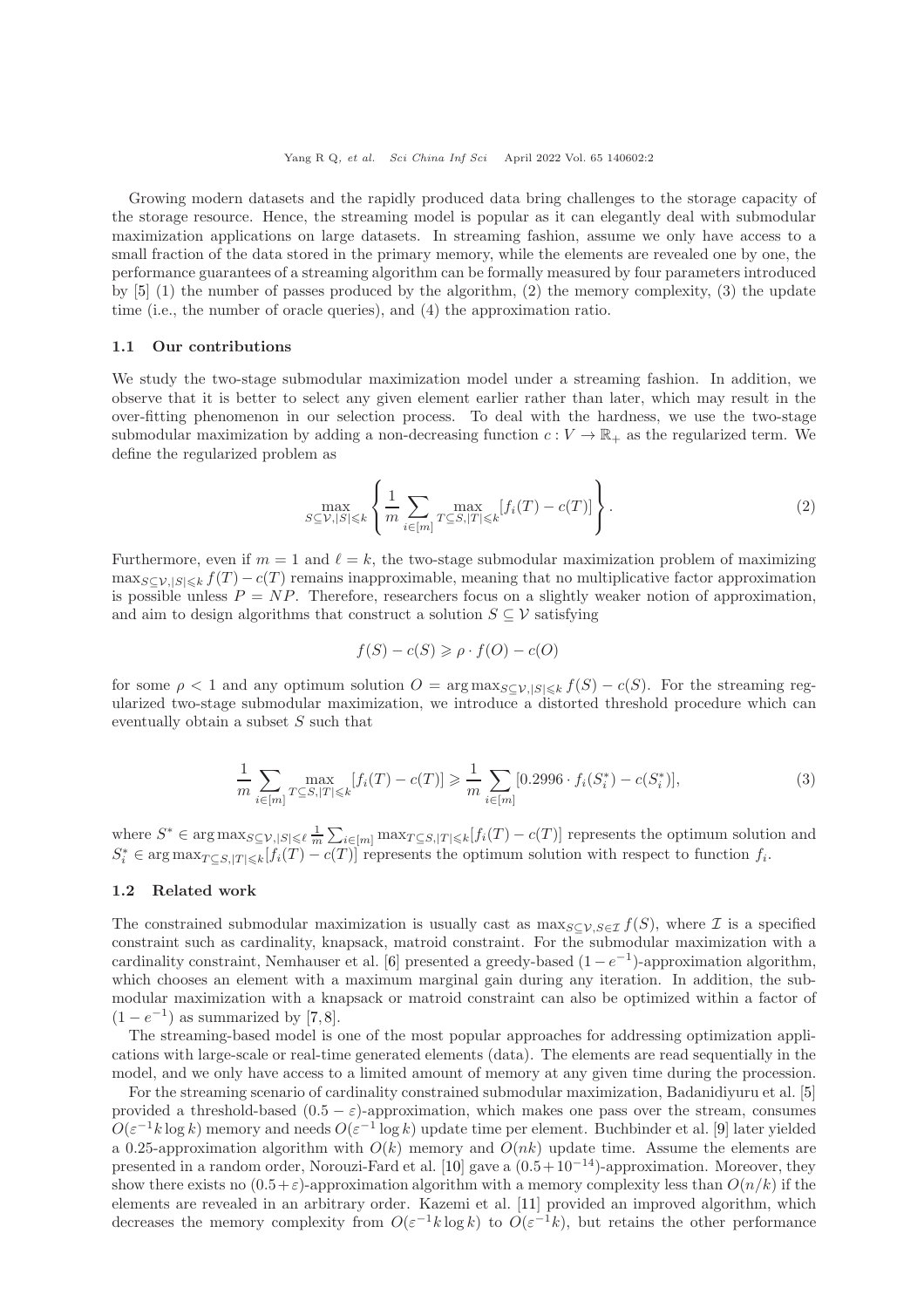guarantees at the same time. More work about streaming algorithms for submodular maximization with complex constraints was investigated by [\[12–](#page-9-9)[16\]](#page-9-10).

The regularized submodular maximization is stated as  $\arg \max_{S \subset V, |S| \leq k} f(S) - c(S)$ , where f and c are monotone non-decreasing and non-negative modular functions, respectively. Note that the regularized model is inapproximable, since the objective function value may be negative and non-monotone. Researchers use a slightly weaker notion of approximation to measure the performance guarantees, which is to choose a subset S, such that  $f(S) - c(S) \ge \rho \cdot f(S^*) - c(S^*)$ ,  $\rho < 1$ . Based on the greedy approach, Refs. [\[17,](#page-9-11) [18\]](#page-9-12) provided algorithms with approximation  $\rho$  near to  $1 - e^{-1}$ . Further, Harshaw et al. [\[19\]](#page-9-13) provided a distorted greedy method, which iteratively and greedily finds an element with a maximized distorted marginal gain. Combining with a submodular ratio  $\gamma$ , they derive a weak approximation with  $\rho = 1 - e^{-\gamma}$ . Kazemi et al. [\[20\]](#page-9-14) studied the regularized model under streaming and presented a distorted threshold-based algorithm with  $\rho = 0.382$ .

Balkanski et al. [\[4\]](#page-9-1) introduced the two-stage submodular maximization model and provided a (1 −  $1/e)/2$ -approximation algorithm with  $O(\ell mn^2 \log(n)k)$  time complexity. Stan et al. [\[21\]](#page-9-15) then derived a  $(1 - 1/e^2)/2$ -approximation, which has an improved time complexity of  $O(\ell m n k)$ . Considering the two-stage model under streaming scenario, Mitrovic et al. [\[22\]](#page-9-16) provided a  $1/(6+\varepsilon)$ -approximation streaming algorithm, which needs  $O(\varepsilon^{-1} \ell \log \ell)$  memory and has  $O(\varepsilon^{-1} kmn \log \ell)$  update time. Based on a parameter of generalized submodularity ratio introduced by [\[23\]](#page-9-17), we develop a parameterized streaming algorithm for the two-stage submodular maximization appeared in [\[24\]](#page-9-18).

Organization. The remainder of the paper is organized as follows. Preliminaries are given in Section [2.](#page-2-0) The main streaming algorithm is presented in Section [3](#page-3-0) and its theoretical analysis is postponed in Section [4.](#page-3-1) Lastly, Section [5](#page-8-3) concludes the study.

## <span id="page-2-0"></span>2 Preliminaries

Letting V denote an element ground set, we say a set function  $f: 2^{\mathcal{V}} \to \mathbb{R}$  is submodular, if and only if for any two subsets  $A, B \subseteq V$  we have

$$
f(A) + f(B) \ge f(A \cup B) + f(A \cap B).
$$

Let  $f(x|A) = f(A + e) - f(A)$  be the marginal gain of adding element e to subset A. An equivalent form of submodularity over set functions can be stated as

$$
f(x|A) \ge f(x|B), \quad \forall A \subseteq B \subseteq \mathcal{V}, \quad x \notin B.
$$

The submodular function f is monotone and non-decreasing if  $f(x|A) \geq 0$  for any  $A \subseteq V, x \in V$ . We set  $[n] = \{1, \ldots, n\}$  for any integer n. A more powerful expression of submodular maximization is stated as

$$
\max_{S \subseteq \mathcal{V}, |S| \leq k} \left\{ \frac{1}{m} \sum_{i \in [m]} \max_{T \subseteq S, |T| \leq k} f_i(T) \right\}.
$$

In this model, assume we assemble a collection F of m set functions, where each function  $f: 2^{\mathcal{V}} \to \mathbb{R}_+$ is monotone non-decreasing and submodular. The goal is to choose a subset with size at most  $\ell$ , so as to maximize the average optimal value of the functions  $f_i, i \in [m]$  restricted on S.

We study the above two-stage model with two twists. Assume the elements are revealed in a streaming fashion. We further add a regularized non-decreasing modular function  $c: \mathcal{V} \to \mathbb{R}_+$  to balance the chosen process. Formally, we define the regularized two-stage submodular maximization problem as

$$
\max_{S \subseteq \mathcal{V}, |S| \leq \ell} G(S) = \max_{S \subseteq \mathcal{V}, |S| \leq \ell} \left\{ \frac{1}{m} \sum_{i \in [m]} \max_{T \subseteq S, |T| \leq k} [f_i(T) - c(T)] \right\},\,
$$

where  $f_i, \forall i \in [m]$  is monotone non-decreasing submodular and c is modular.

In addition, we assume there is an oracle for computing the submodular utility for any subsets, such that we can query  $f(S)$  in time of  $O(1)$  for any  $S \subseteq V$ .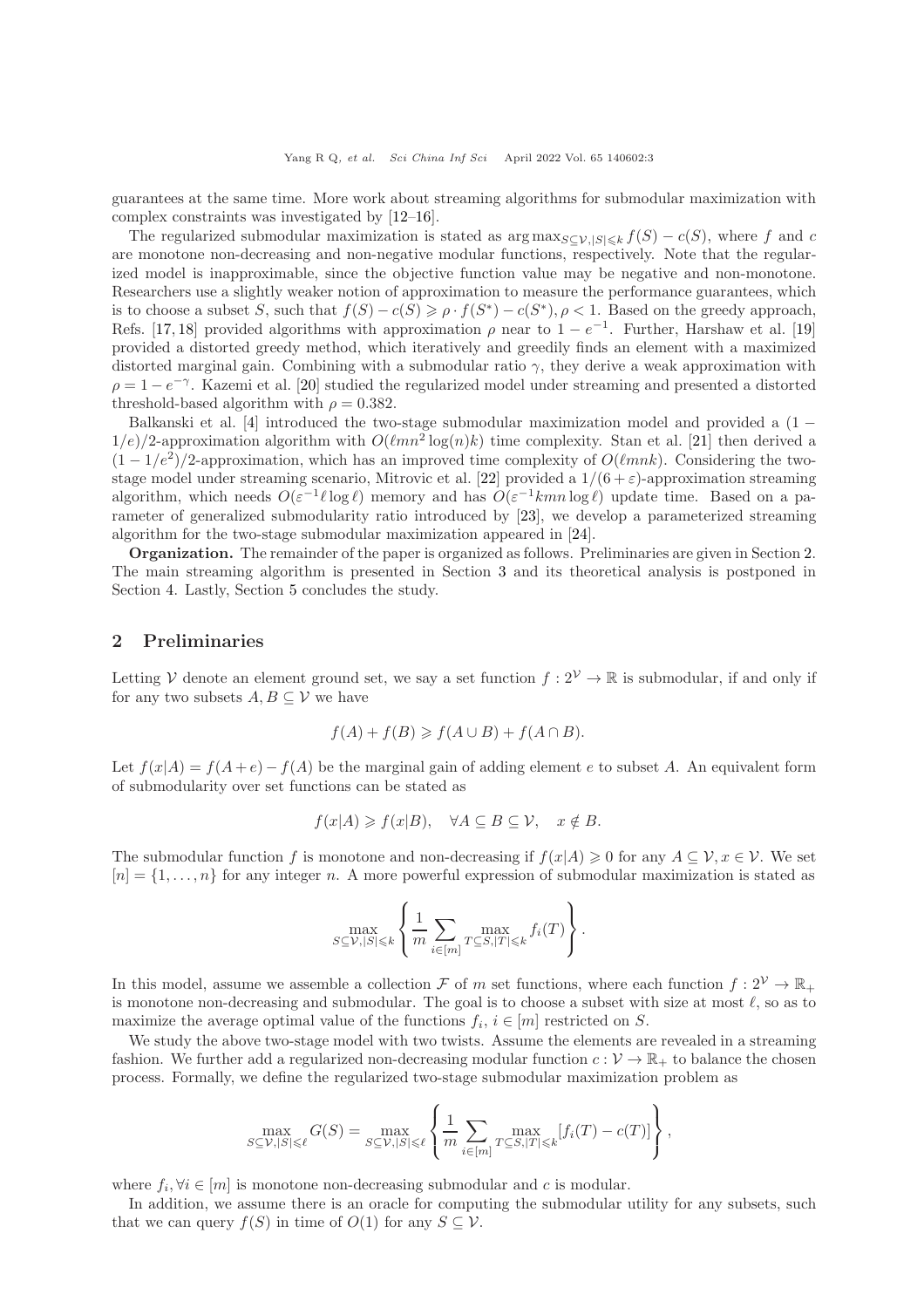#### <span id="page-3-0"></span>3 Threshold-based streaming algorithm

We provide a threshold-based streaming algorithm in this section. The main idea behind our distorted algorithm is to yield a subset S of size at most  $\ell$  from the stream by carefully selecting a threshold based on a distorted optimum value. Further, by introducing distorted add and swap operations, we iteratively update subsets  ${T_i}_i \subseteq S, \forall i \in [m]$  to influence the selection of the next element. The main pseudo codes are listed in Algorithm [1.](#page-4-0)

Let  $H(\alpha,\lambda) = \frac{(\lambda-1)\alpha}{(\alpha+1)\lambda+(\lambda-1)(\alpha+2)\alpha}$ , where  $\alpha > 0$  and  $\lambda > 1$  are to be determined in Section 4. Assume we have access to the threshold  $\tau^*$ , such that

$$
\tau^* = \frac{1}{\ell} \left\{ \frac{H(\alpha, \lambda)}{H(\alpha, \lambda) + 1} \cdot \frac{1}{m} \sum_{i \in [m]} f_i(S_i^*) - \lambda c(S_i^*) \right\},\tag{4}
$$

where  $S^* \in \arg \max_{S \subseteq \mathcal{V}, |S| \leq \ell} \frac{1}{m} \sum_{i \in [m]} \max_{T \subseteq S, |T| \leq k} [f_i(T) - c(T)]$  represents the optimum solution and  $S_i^* \in \arg \max_{T \subseteq S^*, |T| \leq k} [f_i(T) - c(T)]$  represents an optimum solution with respect to function  $f_i$ , for any  $i \in [m]$ .

Next, we introduce the new distorted add and swap operations. For any subset  $A \subseteq V$  and element  $x \in \mathcal{V}, \lambda > 0$ , let

$$
\Delta_i^a(x|A) = [f_i(A+x) - \lambda c(A+x)] - [f_i(A) - \lambda c(A)] = f_i(A+x) - f_i(A) - \lambda c(x)
$$

denote the distorted gain of adding element x to A according to  $f_i$  and regularized term c. Moreover, let

$$
Rep_i(x, A) = \arg \max_{y \in A} \{ [f_i(A + x - y) - \lambda c(A + x - y)] - [f_i(A) - \lambda c(A)] \} = f_i(A + x - y) - f_i(A) + \lambda (c(y) - c(x))
$$

denote an element of  $A$  which is swapped by  $x$  with the largest gain according to  $f_i$  and  $c$ . The distorted swapped gain is defined as

$$
\Delta_i^e(x, A) = [f_i(A + x - \text{Rep}_i(x, A)) - \lambda c(A + x - \text{Rep}_i(x, A))] - [f_i(A) - \lambda c(A)]
$$
  
=  $f_i(A + x - \text{Rep}_i(x, A)) - f_i(A) + \lambda (c(\text{Rep}_i(x, A)) - c(x)).$ 

Define the gain of element  $x$  with respect to  $A$  as

$$
\nabla_i(x, A) = \begin{cases} \mathbf{1}_{\{\Delta_i^a(x|A) \geq \frac{\alpha}{k} \cdot (f_i(A) - \lambda c(A))\}} \cdot \Delta_i^a(x|A), & \text{if } |A| < k, \\ \mathbf{1}_{\{\Delta_i^e(x|A) \geq \frac{\alpha}{k} \cdot (f_i(A) - \lambda c(A))\}} \cdot \Delta_i^e(x|A), & \text{otherwise,} \end{cases}
$$

where 1 represents the indicator function, and  $\alpha$  and  $\lambda$  are the tunable parameters.

The procedure starts with  $S = \emptyset$  and  $T_i = \emptyset, \forall i \in [m]$ . Considering the visiting element  $e_t$  at the current time t, if  $|S|$  is less than  $\ell$  and the average gain of element  $e_t$  according to  $T^{t-1}$  is greater than or equal to the threshold value  $\tau^*$ , we add the visited element  $e_t$  to S. For each  $i \in [m]$ , we discuss the following two cases to update the set of  $T_i^t$ . For the subcase of  $\nabla_i(e_t, T_i^{t-1}) > 0$  and  $|T_i^{t-1}| < k$ , we implement the add operation, i.e.,  $T_i^t = T_i^{t-1} + e_t$ . Otherwise, we execute the swap operation, i.e.,  $T_i^t = T_i^{t-1} + e_t - \text{Rep}_i(e_t, T_i^{t-1})$ . The procedure terminates once the stream ends or the cardinality constraint is saturated. Since the optimum threshold value  $\tau^*$  is not known a priori, we implement the procedure by adding the guessing steps as stated by lines 3 and 4 in Algorithm [1.](#page-4-0)

### <span id="page-3-1"></span>4 Theoretical analysis

Let  $S<sup>t</sup>$  denote the set of retained elements till time t. For each function  $f_i$ , we represent  $T_i^t$  as the set of kept elements till time t. Let  $A_i^t = \bigcup_{t' \leq t} T_i^{t'}$  denote the set of elements which ever has appeared in  $T_i$  until time t. Considering the first k add operations to set  $T_i^t$ , one readily has  $T_i^t = A_i^t$  and  $f_i(T_i^t) = f_i(A_i^t)$  for any  $i \in [m]$ . After the first k add operations, consider the arrived element  $e_t$ . The algorithm performs the swap operation by adding  $e_t$  to  $T_i^t$  and simultaneously deleting  $\text{Rep}_i(e_t, T_i^t)$  from  $T_i^t$ . Then we get the following lemma.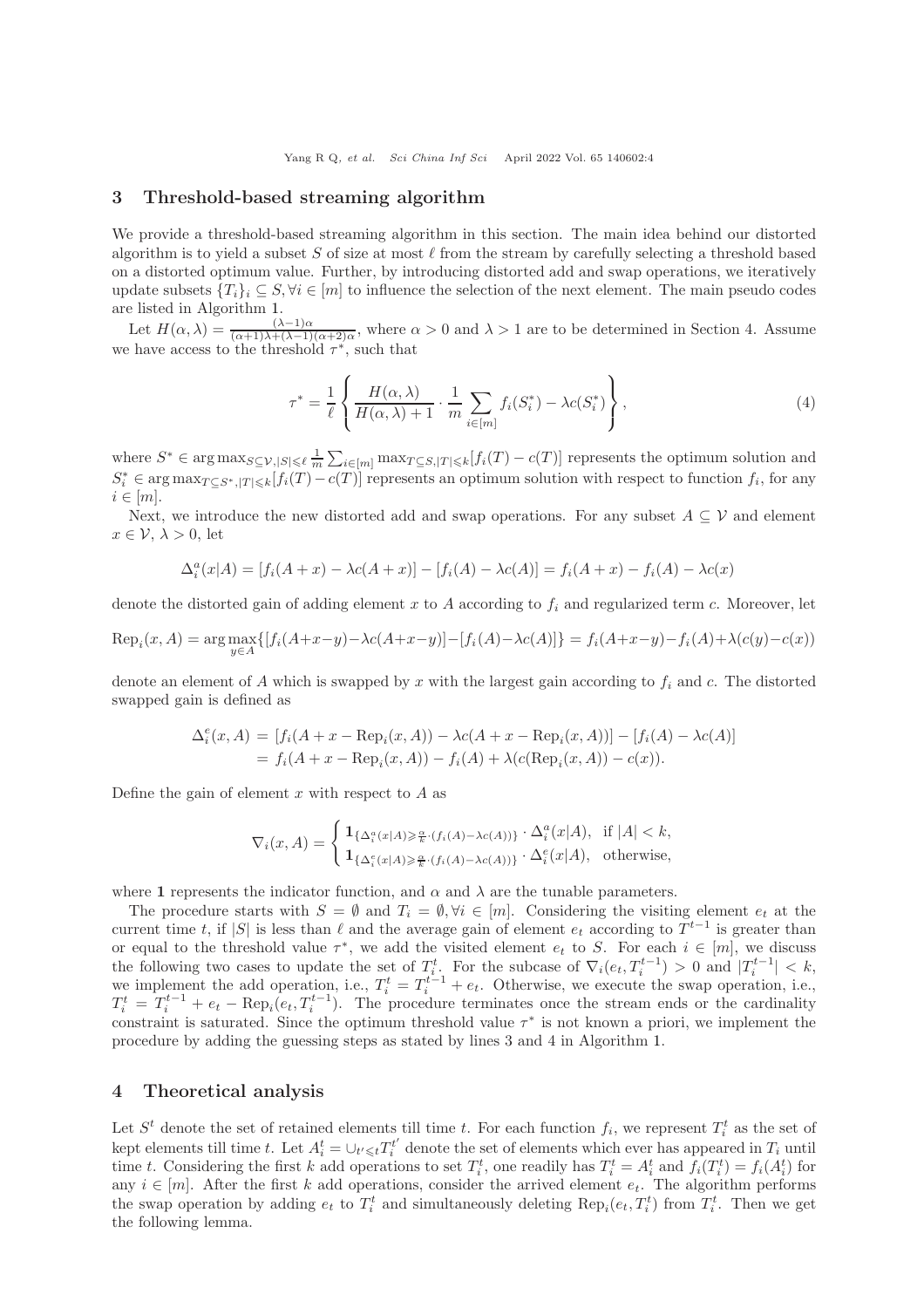<span id="page-4-0"></span>Algorithm 1 Distorted-replacement-streaming

```
Input: Elements stream V = \{e_1, e_2, \ldots\}, H(\alpha, \lambda) = \frac{(\lambda - 1)\alpha}{(\alpha + 1)\lambda + (\lambda - 1)(\alpha + 2)\alpha}.
Ensure: Summarization S; Surrogate sets {T_i}_{i=1}^m.<br>1: Initialization S \leftarrow \emptyset, T_i \leftarrow \emptyset, \forall i \in [m], t \leftarrow 1, \delta_0 \leftarrow 0;
  2: while |S| < \ell and a new element e_t reveals do
  3: \delta_t \leftarrow \max\{\delta^{t-1}, \frac{1}{m} \sum_{i \in [m]} f_i(e_t) - \lambda c(e_t)\},\4: O_t \leftarrow \{ (1+\varepsilon)^i \mid \frac{(1-\varepsilon)\delta_t H(\alpha,\lambda)}{\ell(H(\alpha,\lambda)+1)} \leq (1+\varepsilon)^i \leq \delta_t \},5: for each \tau \in O_t do
  6: if \tau is a new instantiated value then<br>7: S \leftarrow \emptyset, T_s^t \leftarrow \emptyset:
  7: S \leftarrow \emptyset, T_i^t \leftarrow \emptyset;8: end if
  9: if \frac{1}{m} \sum_{i \in [m]} \nabla_i(e_t, T_i^{t-1}) \geqslant \tau then
10: S \leftarrow S + e_t;11: for any i \in [m] do<br>
12: Case 1. \nabla_i(e_t, T_i^{t-1}) > 0 \wedge |T_i^{t-1}| < K, T_i^t \leftarrow T_i^{t-1} + e_t;<br>
13: Case 2. \nabla_i(e_t, T_i^{t-1}) > 0 \wedge |T_i^{t-1}| = K, T_i^t \leftarrow T_i^{t-1} + e_t - \text{Rep}_i(e_t, T_i^{t-1});
14: end for
15: end if
16: end for
17: t \leftarrow t + 118: end while
```
<span id="page-4-1"></span>**Lemma 1.** For any  $i \in [m]$ , we have

$$
\Delta_i^e(e_t, T_i^{t-1}) \geq [f_i(e_t|T_i^{t-1}) - \lambda c(e_t)] - \frac{1}{k} \cdot [f_i(T_i^{t-1}) - \lambda c(T_i^{t-1})].
$$

Proof. To show the above claim, we start from the following inequalities:

$$
\Delta_i^e(e_t, T_i^{t-1}) = f_i(T_i^{t-1} + e_t - \text{Rep}_i(e_t, T_i^{t-1})) - f_i(T_i^{t-1}) + \lambda(c(\text{Rep}_i(e_t, T_i^{t-1})) - c(e_t))
$$
\n
$$
\geq \frac{1}{k} \cdot \sum_{e \in T_i^{t-1}} f_i(T_i^{t-1} + e_t - e) - f_i(T_i^{t-1}) + \lambda(c(e) - c(e_t))
$$
\n
$$
\geq \frac{1}{k} \cdot \sum_{e \in T_i^{t-1}} [f_i(T_i^{t-1} + e_t) - f_i(T_i^{t-1})] + [f_i(T_i^{t-1} - e) - f_i(T_i^{t-1})]
$$
\n
$$
-\frac{\lambda}{k} \cdot \sum_{e \in T_i^{t-1}} [c(T_i^{t-1} + e_t) - c(T_i^{t-1})] + [c(T_i^{t-1} - e) - c(T_i^{t-1})]
$$
\n
$$
\geq [f_i(e_t|T_i^{t-1}) - \lambda c(e_t)] - \frac{1}{k} \cdot [f_i(T_i^{t-1}) - \lambda c(T_i^{t-1})].
$$

The first inequality is obtained by the definition of  $\text{Rep}_i(e_t, T_i^t)$  and the followed inequalities are obtained by submodularity.

<span id="page-4-2"></span>Based on the above lemma, we get a lower bound of  $f_i(T_i^t) - \lambda c(T_i^t)$  by calculating  $f_i(A_i^t) - \lambda c(T_i^t)$ . **Lemma 2.** For any  $i \in [m], \alpha, \lambda > 0$ , we have

$$
f_i(T_i^t) - \lambda c(T_i^t) \geq \frac{\alpha}{\alpha + 1} \cdot (f_i(A_i^t) - \lambda c(T_i^t)).
$$

Proof. The proof completes by the induction of iterations. We assume the lemma corrects at the step of  $t-1$ , i.e.,

$$
f_i(T_i^{t-1}) - \lambda c(T_i^{t-1}) \ge \frac{\alpha}{\alpha+1} \cdot (f_i(A_i^{t-1}) - \lambda c(A_i^{t-1})).
$$

By the definition of  $\Delta_i^e(e_t, T_i^{t-1})$ , we have  $\Delta_i^e(e_t, T_i^{t-1}) \geq \frac{\alpha}{k} \cdot (f_i(T_i^t) - \lambda c(T_i^t))$ . Then combining with Lemma [1,](#page-4-1) we derive

$$
[f_i(T_i^t) - \lambda c(T_i^t)] - [f_i(T_i^{t-1}) - \lambda c(T_i^{t-1})] \ge \max\left\{\frac{\alpha}{k} \cdot (f_i(T_i^t) - \lambda c(T_i^t)),\right\}
$$

$$
[f_i(e_t|T_i^{t-1}) - \lambda c(e_t)] - \frac{1}{k} \cdot [f_i(T_i^{t-1}) - \lambda c(T_i^{t-1})]\right\}
$$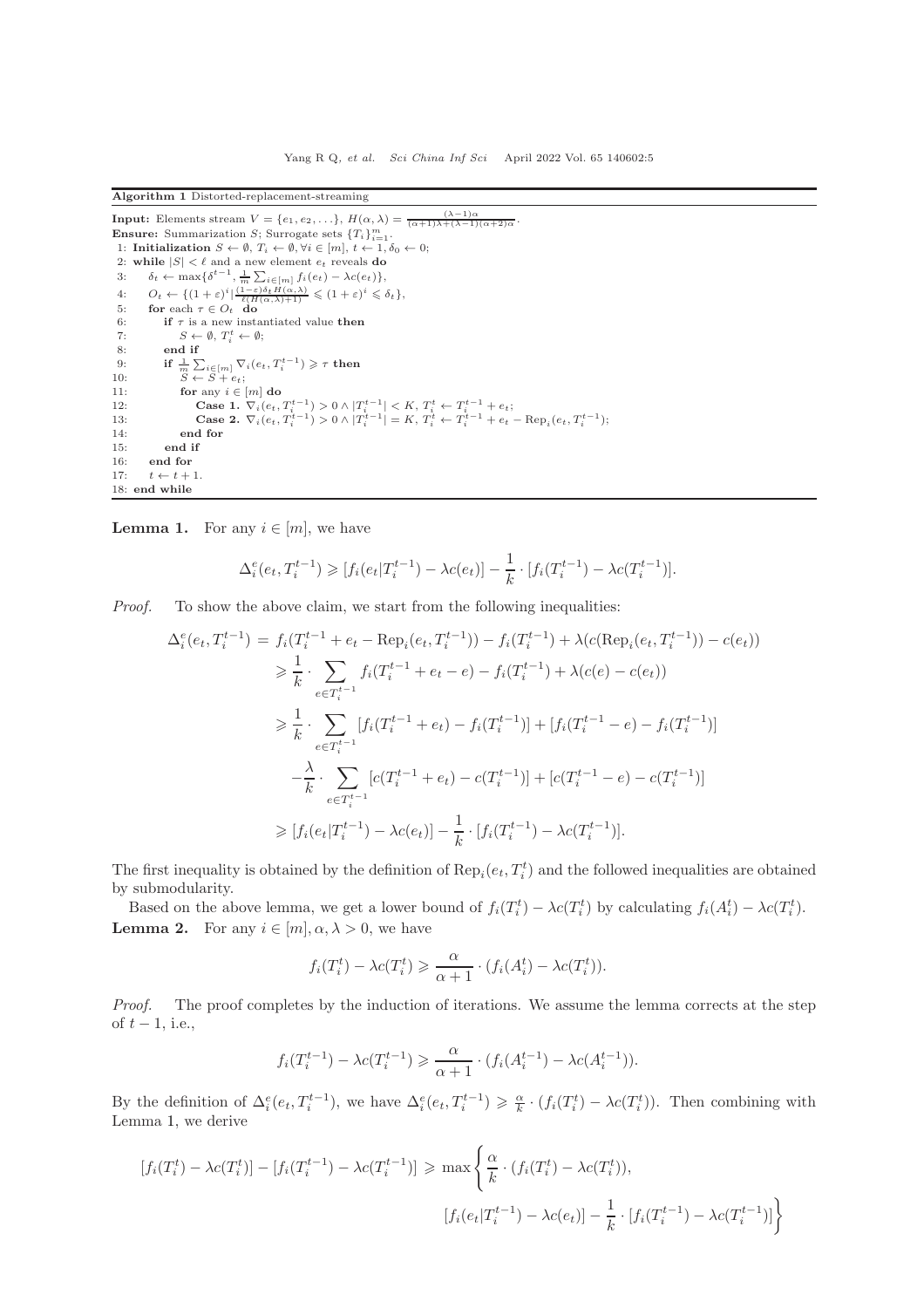$$
\geq \frac{\alpha}{\alpha+1} \cdot [f_i(e_t|A_i^{t-1}) - \lambda c(e_t)]
$$
  
= 
$$
\frac{\alpha}{\alpha+1} \cdot [f_i(A_i^t) - \lambda c(A_i^t)] - [f_i(A_i^{t-1}) - \lambda c(A_i^{t-1})].
$$

Then by the induction hypothesis, we get

$$
f_i(T_i^t) - \lambda c(T_i^t) \geq \frac{\alpha}{\alpha + 1} \cdot (f_i(A_i^t) - \lambda c(A_i^t)).
$$

We describe the ideas on how to efficiently estimate the distorted threshold value of  $\tau^*$ . Although the optimal threshold value  $\tau^*$  depends on the distorted optimum value, which is not exactly known in advance, we use the following lemma to guess the distorted optimum value.

**Lemma 3.** Let  $\delta = \frac{1}{m} \sum_{i \in [m]} \max_{e \in \mathcal{V}} [f_i(e) - \lambda c(e)]$  and  $\lambda > 1$ . We have the following inequalities:

$$
\frac{\delta H(\alpha,\lambda)}{H(\alpha,\lambda)+1} \leqslant \frac{H(\alpha,\lambda)}{H(\alpha,\lambda)+1} \left\{ \frac{1}{m} \sum_{i \in [m]} f_i(S_i^*) - \lambda c(S_i^*) \right\} \leqslant \frac{\delta \ell H(\alpha,\lambda)}{H(\alpha,\lambda)+1}.
$$

*Proof.* Since any  $e \in V$  is feasible, we have

$$
\sum_{i \in [m]} f_i(S_i^*) - \lambda c(S_i^*) \ge \frac{1}{m} \sum_{i \in [m]} \max_{e \in \mathcal{V}} [f_i(e) - \lambda c(e)] = \delta.
$$

By submodularity, we have

$$
\frac{1}{m}\sum_{i\in[m]}[f_i(S_i^*) - \lambda c(S_i^*)] \leq \frac{1}{m}\sum_{i\in[m]} \sum_{e \in S_i^*} [f_i(e) - \lambda c(e)] \leq \ell\delta.
$$

Based on the above lemma, we can construct

$$
O = \left\{ (1+\varepsilon)^i \middle| \frac{(1-\varepsilon)\delta H(\alpha,\lambda)}{\ell(H(\alpha,\lambda)+1)} \leq (1+\varepsilon)^i \leq \frac{\delta H(\alpha,\lambda)}{H(\alpha,\lambda)+1} \right\}
$$

and guess  $\tau \in O$  in a runtime of  $O(\varepsilon^{-1} \log \ell)$  such that  $(1 - \varepsilon) \tau^* \leq \tau \leq \tau^*$ . However, the maximum singleton value  $\delta = \frac{1}{m} \max_{e \in \mathcal{V}} [f_i(e) - \lambda c(e)]$  only can be learned after the stream ends. So we guess the optimal  $\tau^*$  approximately by the the value of  $\delta_t$ , which denotes the singleton value at the current time t. Before presenting the approximate guess process, we obtain the next lemma.

**Lemma 4.** Let  $\delta_t = \frac{1}{m} \max_{e_{t'}, t' \leq t} \sum_{i \in [m]} f_i(e_{t'}) - \lambda c(e_{t'})$  denote the maximum singleton value at the time of step  $t$ . Then we have

$$
\frac{1}{m} \sum_{i \in [m]} \nabla_i(e_t, T_i^{t-1}) \leq \delta_t.
$$

Proof. To prove this claim we have the following:

$$
\frac{1}{m}\sum_{i\in[m]} \nabla_i(e_t, T_i^{t-1}) \leq \frac{1}{m}\sum_{i\in[m]} \Delta_i^a(e_t, T_i^{t-1}) \leq \frac{1}{m}\sum_{i\in[m]} f_i(e_t) - \lambda c(e_t) \leq \delta_t.
$$

Now we construct

$$
O_t = \left\{ (1+\varepsilon)^i \middle| \frac{(1-\varepsilon)\delta_t H(\alpha,\lambda)}{\ell(H(\alpha,\lambda)+1)} \leq (1+\varepsilon)^i \leq \delta_t \right\}
$$

and also can guess  $\tau \in \bigcup_t O_t$  with  $(1-\varepsilon)\tau^* \leq \tau \leq \tau^*$ . Equipped with the above lemmas, we get our main result by the following theorem.

**Theorem [1](#page-4-0).** For any  $\epsilon > 0$  and  $\alpha > 0, \lambda > 1$ , Algorithm 1 returns a subset S satisfying

$$
G(S) \geqslant \frac{H(\alpha, \lambda)}{H(\alpha, \lambda) + 1} \cdot \left\{ \frac{1}{m} \sum_{i \in [m]} f_i(S_i^*) - \lambda c(S_i^*) \right\}.
$$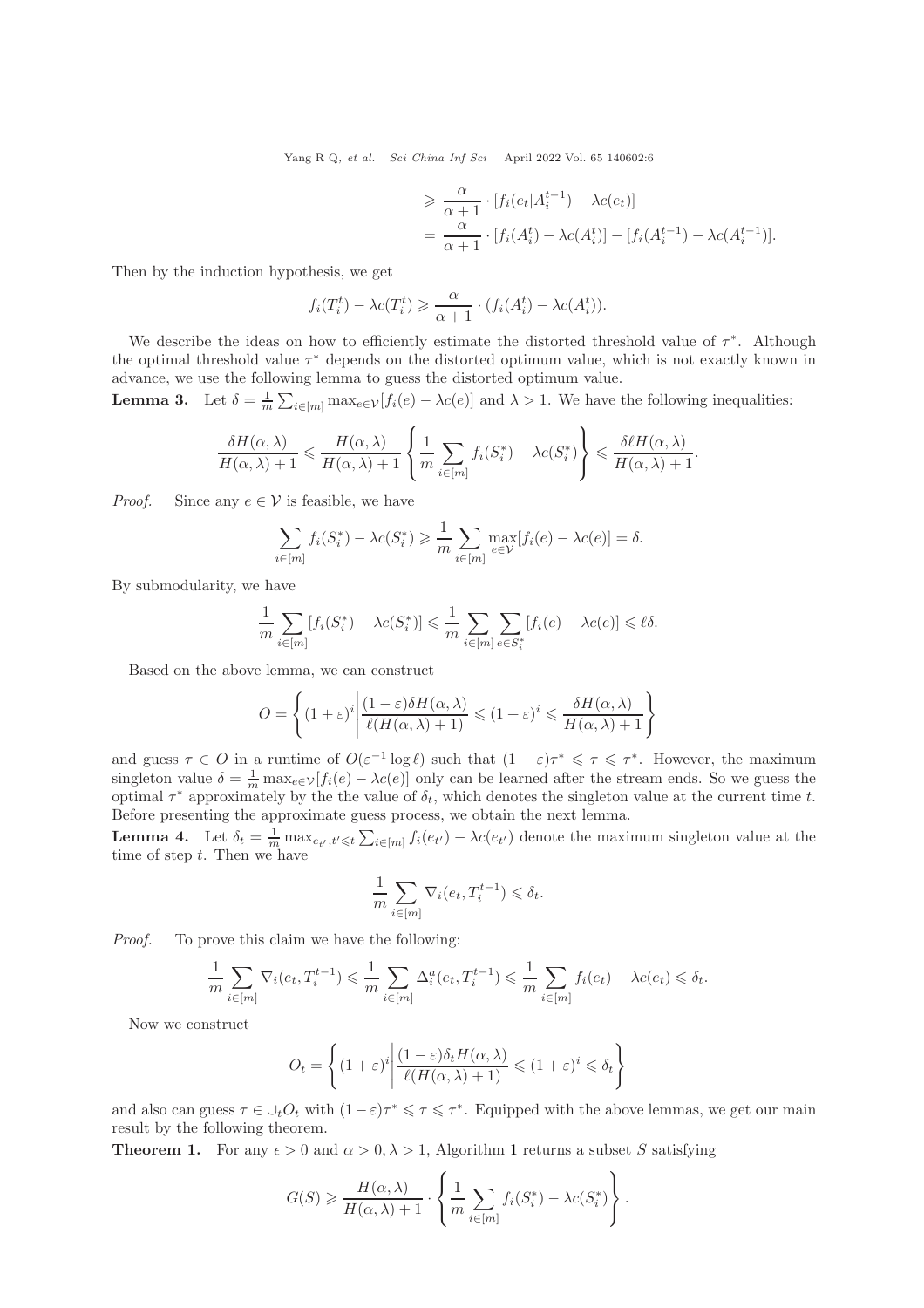*Proof.* Let S and  ${T_i}_{i=1}^m$  ${T_i}_{i=1}^m$  ${T_i}_{i=1}^m$  denote the returned sets of Algorithm 1 according to threshold  $\tau \in \bigcup_t O_t$ subject to  $(1 - \epsilon)\tau^* \leq \tau \leq \tau^*$ . Our discussion consists of two cases:  $|S| = \ell$  and  $|S| < \ell$ . For the case of  $|S| = \ell$ , we obtain

$$
\frac{1}{m} \sum_{i=1}^{m} f_i(T_i^n) - \lambda c(T_i^n) = \frac{1}{m} \sum_{t=1}^{n} \sum_{i=1}^{m} [f_i(T_i^t) - \lambda c(T_i^t)] - [f_i(T_i^{t-1}) - \lambda c(T_i^{t-1})]
$$

$$
= \frac{1}{m} \sum_{i=1}^{m} \mathbf{1}_{e_t \in S} \cdot \nabla_i(e_t, T_i^{t-1})
$$

$$
\geq \ell \tau.
$$

Setting  $\lambda > 1$ , then

<span id="page-6-2"></span>
$$
\frac{1}{m} \sum_{i=1}^{m} f_i(T_i^n) - c(T_i^n) \geq \frac{1}{m} \sum_{i=1}^{m} f_i(T_i^n) - \lambda c(T_i^n) \geq \ell \tau.
$$
 (5)

For the case of  $|S| < \ell$ , fixing any  $i \in [m]$ , we partition  $S_i^* \setminus A_i^n$  into the following three parts. Let  $D_i$ denote the set of elements of  $S_i^* \setminus A_i^n$  encountered before setting threshold  $\tau$  and  $D = \bigcup_{i \in [m]} D_i$ . The other elements of  $S_i^* \setminus A_i^n$  are partitioned into

$$
P_i := \left\{ e_t \in S_i^* \setminus A_i^n | \Delta_i^a(e_t, T_i^{t-1}) < \frac{\alpha}{k} \cdot (f_i(T_i^{t-1}) - \lambda c(T_i^{t-1})) \right\}
$$

and

$$
Q_i := \left\{ e_t \in S_i^* \setminus A_i^n | \Delta_i^a(e_t, T_i^{t-1}) \geq \frac{\alpha}{k} \cdot (f_i(T_i^{t-1}) - \lambda c(T_i^{t-1})) \wedge \frac{1}{m} \sum_{i \in [m]} \nabla_i(e_t, T_i^{t-1}) < \tau \right\}.
$$

Since

<span id="page-6-0"></span>
$$
\frac{1}{m} \sum_{i \in [m]} f_i(S_i^*) - f_i(A_i^n) - \lambda c(S_i^*) \leq \frac{1}{m} \sum_{i \in [m]} f_i(S_i^* \cup A_i^n) - f_i(A_i^n) - \lambda (c(S_i^* \cup A_i^n) - c(A_i^n))
$$
\n
$$
\leq \frac{1}{m} \sum_{i \in [m]} \sum_{e_t \in S_i^* \setminus A_i^n} f_i(e_t | A_i^n) - \lambda c(e_t)
$$
\n
$$
\leq \frac{1}{m} \sum_{i \in [m]} \sum_{e_t \in S_i^*} \mathbf{1}_{e_t \in S_i^*} \{ \mathbf{1}_{e_t \in D_i} [f_i(e_t | A_i^n) - \lambda c(e_t)]
$$
\n
$$
+ \mathbf{1}_{e_t \notin D_i} \mathbf{1}_{e_t \in Q_i} [f_i(e_t | A_i^n) - \lambda c(e_t)]
$$
\n
$$
+ \mathbf{1}_{e_t \notin D_i} \mathbf{1}_{e_t \in Q_i} [f_i(e_t | A_i^n) - \lambda c(e_t)] \}.
$$
\n(6)

Considering elements in  $D_i$ , we get

$$
\frac{1}{m}\sum_{i\in[m]} \nabla_i(e_t, T_i^{t-1}) \leq \frac{1}{m}\sum_{i\in[m]} \Delta_i^a(e_t|T_i^{t-1}) \leq \frac{1}{m}\sum_{i\in[m]} f_i(e_t) - \lambda c(e_t) \leq \delta_t < \tau.
$$

Then the first term of inequality [\(6\)](#page-6-0) can be bounded by

<span id="page-6-1"></span>
$$
\frac{1}{m} \sum_{i \in [m]} \sum_{e_t \in S^*} \mathbf{1}_{e_t \in S_i^*} \mathbf{1}_{e_t \in D_i} [f_i(e_t | A_i^n) - \lambda c(e_t)] \leq D|\tau. \tag{7}
$$

Next we consider elements in  $P_i$ . Since element  $e_t \in P_i$ , we have  $\Delta_i^a(e_t, T_i^{t-1}) < \frac{\alpha}{k} \cdot (f_i(T_i^{t-1}) - \lambda c(T_i^{t-1}))$ and  $f_i(e_t|A_i^n) - \lambda c(e_t) \leq \frac{\alpha+1}{k} \cdot [f_i(e_t|T_i^n) - \lambda c(T_i^n)]$ . Then

$$
\frac{1}{m} \sum_{i \in [m]} \sum_{e_t \in S^*} \mathbf{1}_{e_t \in S_i^*} \mathbf{1}_{e_t \notin D_i} \mathbf{1}_{e_t \in P_i} [f_i(e_t | A_i^n) - \lambda c(e_t)] \leq (\alpha + 1) \cdot \frac{1}{m} \sum_{i \in [m]} [f_i(T_i^n) - \lambda c(T_i^n)]. \tag{8}
$$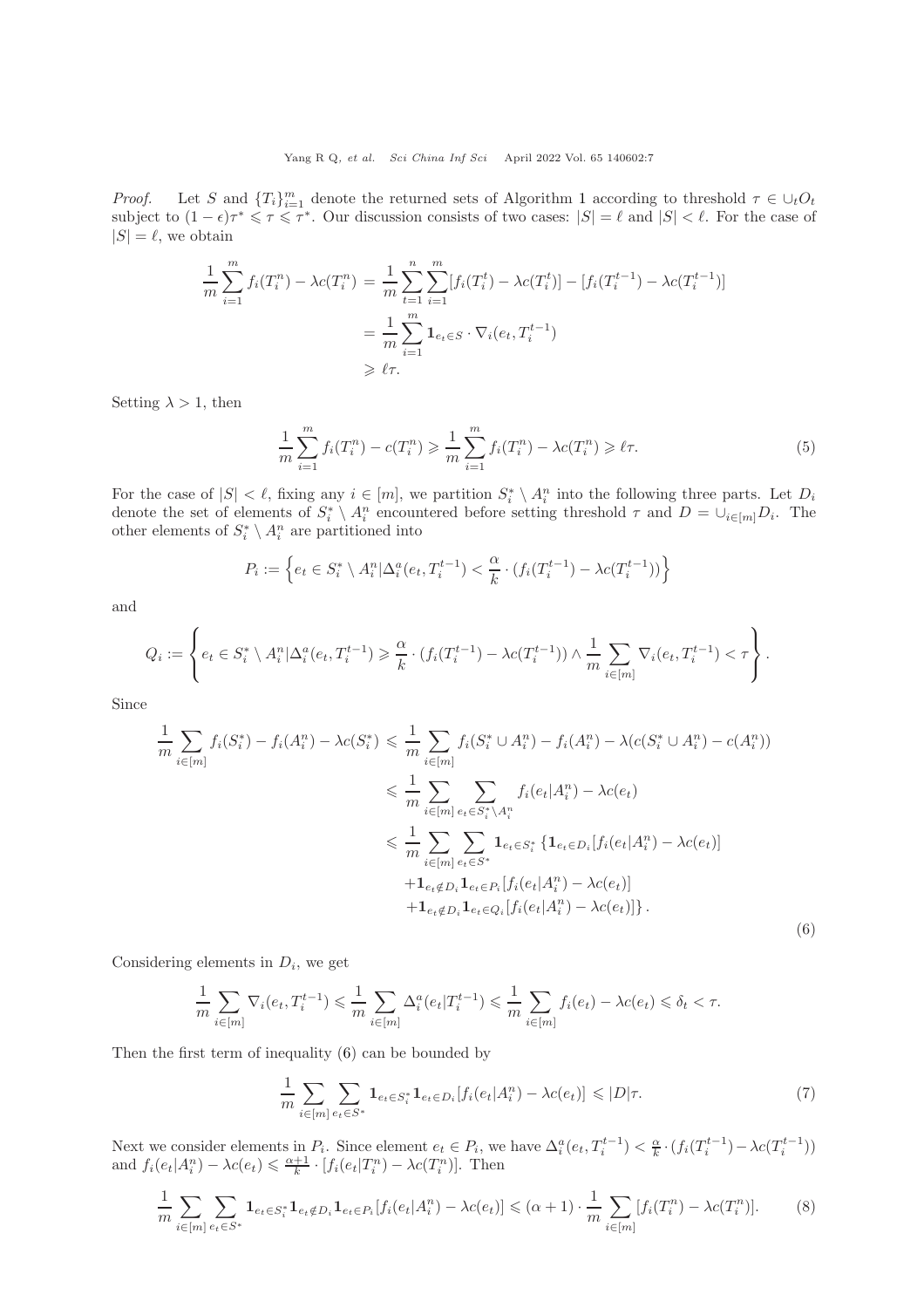Following Lemma [1,](#page-4-1) we obtain the following for elements in  $Q_i$ :

$$
\frac{1}{m} \sum_{i \in [m]} \mathbf{1}_{e_t \in S_i^*} \mathbf{1}_{e_t \in Q_i} \left[ f_i(e_t | T_i^{t-1}) - \lambda c(e_t) - \frac{1}{k} \cdot [f_i(T_i^{t-1}) - \lambda c(T_i^{t-1})] \right] \leq \frac{1}{m} \sum_{i=1}^m \mathbf{1}_{e_t \in S_i^*} \nabla_i(e_t, T_i^{t-1}) \leq \tau.
$$

Then we get

$$
\frac{1}{m} \sum_{i \in [m]} \mathbf{1}_{e_t \in S_i^*} \mathbf{1}_{e_t \in Q_i} [f_i(e_t | A_i^{t-1}) - \lambda c(e_t)] \leq \tau + \frac{1}{km} \sum_{i \in [m]} \mathbf{1}_{e_t \in S_i^*} [f_i(T_i^{t-1}) - \lambda c(T_i^{t-1})].
$$

Thus, we bound the second term of inequality [\(6\)](#page-6-0) as

<span id="page-7-0"></span>
$$
\frac{1}{m} \sum_{i \in [m]} \sum_{e_t \in S^*} \mathbf{1}_{e_t \in S_i^*} \mathbf{1}_{e_t \notin D_i} \mathbf{1}_{e_t \in Q_i} [f_i(e_t | A_i^{t-1}) - \lambda c(e_t)] \leq (\ell - |D|)\tau + \frac{1}{m} \sum_{i \in [m]} [f_i(T_i^{t-1}) - \lambda c(T_i^{t-1})].
$$
 (9)

Based on inequalities  $(7)-(9)$  $(7)-(9)$ , we get

$$
\frac{1}{m} \sum_{i \in [m]} f_i(A_i^n) \ge -\ell \tau + \frac{1}{m} \sum_{i \in [m]} f_i(S_i^*) - \lambda c(S_i^*) - (\alpha + 2) \cdot \frac{1}{m} \sum_{i \in [m]} f_i(T_i^n) - \lambda c(T_i^n).
$$

Since we have  $f_i(A_i^n) - \lambda c(A_i^n) \geq 0$  for any  $i \in [m]$ , combining the two inequalities with coefficients  $(\lambda - 1)/\lambda$  and  $1/\lambda$  gives

$$
\frac{1}{m}\sum_{i\in[m]}f_i(A_i^n) - \lambda c(A_i^n) \geq \frac{\lambda - 1}{\lambda} \cdot \left\{-\ell\tau + \frac{1}{m}\sum_{i\in[m]}f_i(S_i^*) - \lambda c(S_i^*) - (\alpha + 2) \cdot \frac{1}{m}\sum_{i\in[m]}f_i(T_i^n) - \lambda c(T_i^n)\right\}.
$$

Following Lemma [2](#page-4-2) and the fact of  $\lambda > 1$ , we rearrange the above inequality,

<span id="page-7-1"></span>
$$
\frac{1}{m} \sum_{i \in [m]} f_i(T_i^n) - c(T_i^n) \ge \frac{1}{m} \sum_{i \in [m]} f_i(T_i^n) - \lambda c(T_i^n)
$$
\n
$$
\ge \frac{(\lambda - 1)\alpha}{(\alpha + 1)\lambda + (\lambda - 1)(\alpha + 2)\alpha} \cdot \left\{-\ell\tau + \frac{1}{m} \sum_{i \in [m]} f_i(S_i^*) - \lambda c(S_i^*)\right\}.
$$
\n(10)

Combining with inequalities [\(5\)](#page-6-2) and [\(10\)](#page-7-1), we obtain

$$
\frac{1}{m}\sum_{i\in[m]}f_i(T_i^n) - c(T_i^n) \geqslant \min\left\{\ell\tau, \frac{(\lambda-1)\alpha}{(\alpha+1)\lambda + (\lambda-1)(\alpha+2)\alpha} \cdot \left\{-\ell\tau + \frac{1}{m}\sum_{i\in[m]}f_i(S_i^*) - \lambda c(S_i^*)\right\}\right\}.
$$

Since  $H(\alpha,\lambda) = \frac{(\lambda-1)\alpha}{(\alpha+1)\lambda+(\lambda-1)(\alpha+2)\alpha}$ , by setting

$$
\ell\tau = H(\alpha, \lambda) \cdot \left\{-\ell\tau + \frac{1}{m} \sum_{i \in [m]} f_i(S_i^*) - \lambda c(S_i^*)\right\},\,
$$

we get

$$
\ell \tau = \frac{H(\alpha, \lambda)}{H(\alpha, \lambda) + 1} \cdot \left\{ \frac{1}{m} \sum_{i \in [m]} f_i(S_i^*) - \lambda c(S_i^*) \right\}.
$$

So eventually we have

$$
G(S) \geq \frac{1}{m} \sum_{i \in [m]} f_i(T_i^n) - c(T_i^n) \geq \frac{H(\alpha, \lambda)}{H(\alpha, \lambda) + 1} \cdot \left\{ \frac{1}{m} \sum_{i \in [m]} f_i(S_i^*) - \lambda c(S_i^*) \right\}.
$$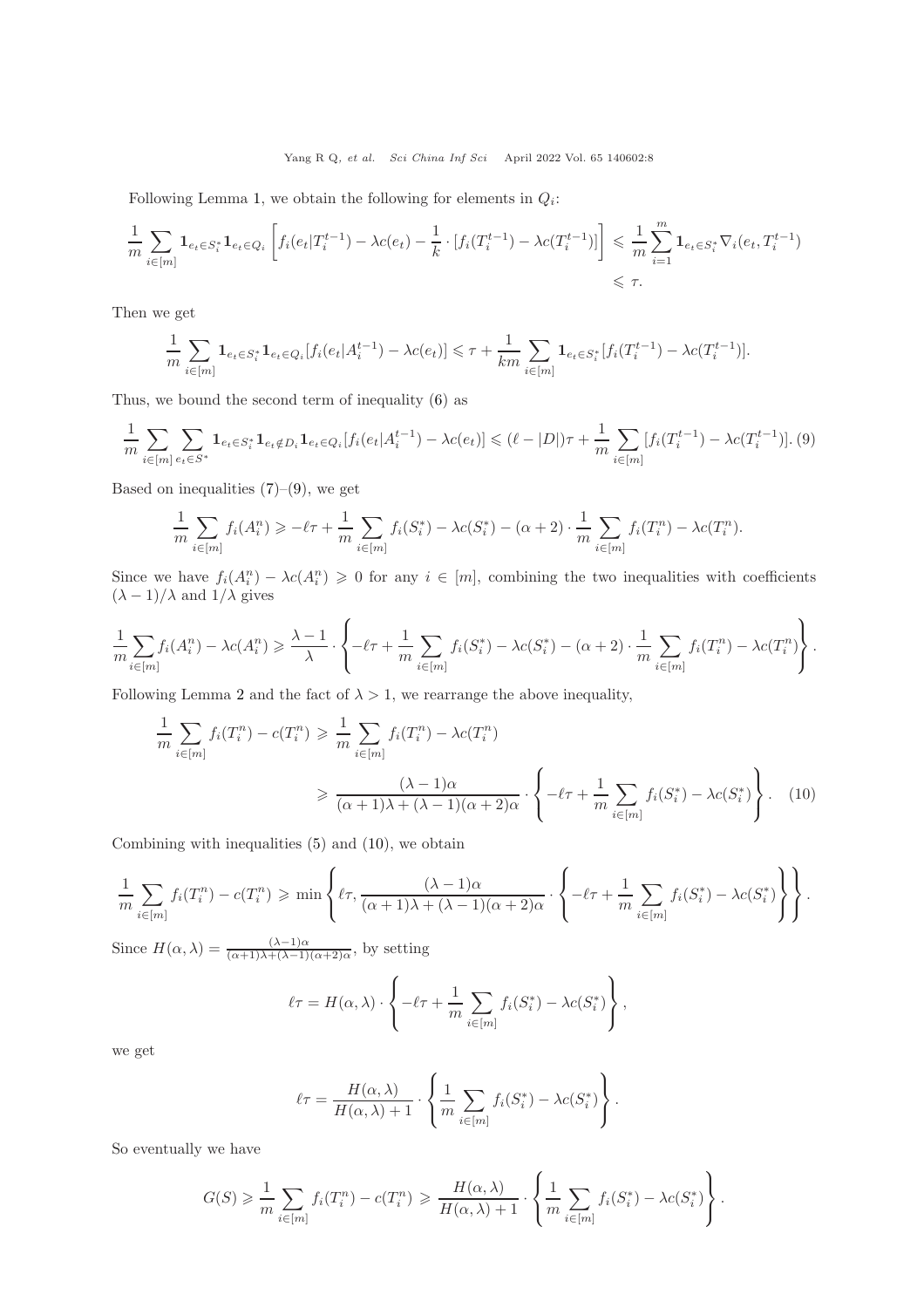<span id="page-8-4"></span>

**Figure 1**  $\rho$  varies over the values of  $\alpha > 0$ .

**Corollary 1.** Letting  $\alpha = 1.2$ , Algorithm 1 yields a subset S satisfying

$$
G(S) \geq \frac{1}{m} \sum_{i \in [m]} 0.2996 \cdot f_i(S_i^*) - c(S_i^*).
$$

*Proof.* Letting  $\frac{\lambda H(\alpha,\lambda)}{H(\alpha,\lambda)+1} = 1$ , we get  $\lambda = \frac{(4+\alpha+1/\alpha)-\sqrt{(4+\alpha+1/\alpha)^2-4(1+1/\alpha)}}{2}$  $\frac{\alpha+1}{2}$   $\rightarrow$   $\frac{1}{2}$ , where the value of  $\rho$  varying over  $\alpha$  can be depicted as in Figure [1.](#page-8-4) It concludes that the minimum value of  $\lambda = 3.337$  can be attained by setting  $\alpha = 1.2$ . Then we get the maximum value  $\rho = \frac{1}{\lambda} = 0.2996$ . Following the above theorem, we have

$$
G(S) \geq \frac{1}{m} \sum_{i \in [m]} f_i(T_i^n) - c(T_i^n) \geq \frac{1}{m} \sum_{i \in [m]} 0.2996 \cdot f_i(S_i^*) - c(S_i^*).
$$

**Corollary 2.** The memory complexity of Algorithm 1 is  $O(\varepsilon^{-1} \log(\ell))$  and the update time per element is at most  $O(\varepsilon^{-1}km \log(\ell)).$ 

## <span id="page-8-3"></span>5 Conclusion

In this study, we introduce the regularized two-stage submodular maximization problem in streams. We study the two-stage model by adding a regularized term which is used to penalize the chosen elements and intuitively avoid over-fitting. By introducing the distorted add and swap operations, we provide a distorted-replacement-streaming algorithm which obtains a weaker approximation ratio with  $\rho = 0.2996$ . Consequently, we can further study the regularized model with parameters of generic submodular ratio. Following the proposed framework of the regularized two-stage submodular maximization, we can directly obtain the parameterized result.

Acknowledgements Ruiqi YANG was supported by National Natural Science Foundation of China (Grant No. 12101587), China Postdoctoral Science Foundation (Grant No. 2021M703167), and Fundamental Research Funds for the Central Universities (Grant No. EIE40108X2). Dachuan XU was supported by National Natural Science Foundation of China (Grant No. 12131003) and Beijing Natural Science Foundation Project (Grant No. Z200002). Longkun GUO was supported by National Natural Science Foundation of China (Grant No. 61772005) and Outstanding Youth Innovation Team Project for Universities of Shandong Province (Grant No. 2020KJN008). Dongmei ZHANG was supported by National Natural Science Foundation of China (Grant No. 11871081).

#### <span id="page-8-0"></span>References

- 1 Kempe D, Kleinberg J, Tardos É. Maximizing the spread of influence through a social network. In: Proceedings of the 9th ACM SIGKDD International Conference on Knowledge Discovery and Data Mining, Washington DC, 2003. 137–146
- <span id="page-8-1"></span>2 Lin H, Bilmes J. A class of submodular functions for document summarization. In: Proceedings of the 49th Annual Meeting of the Association for Computational Linguistics: Human Language Technologies-Volume 1, Portland, 2011. 510–520
- <span id="page-8-2"></span>3 Krause A, McMahan H B, Guestrin C, et al. Robust submodular observation selection. J Machine Learn Res, 2008, 9: 2761–2801